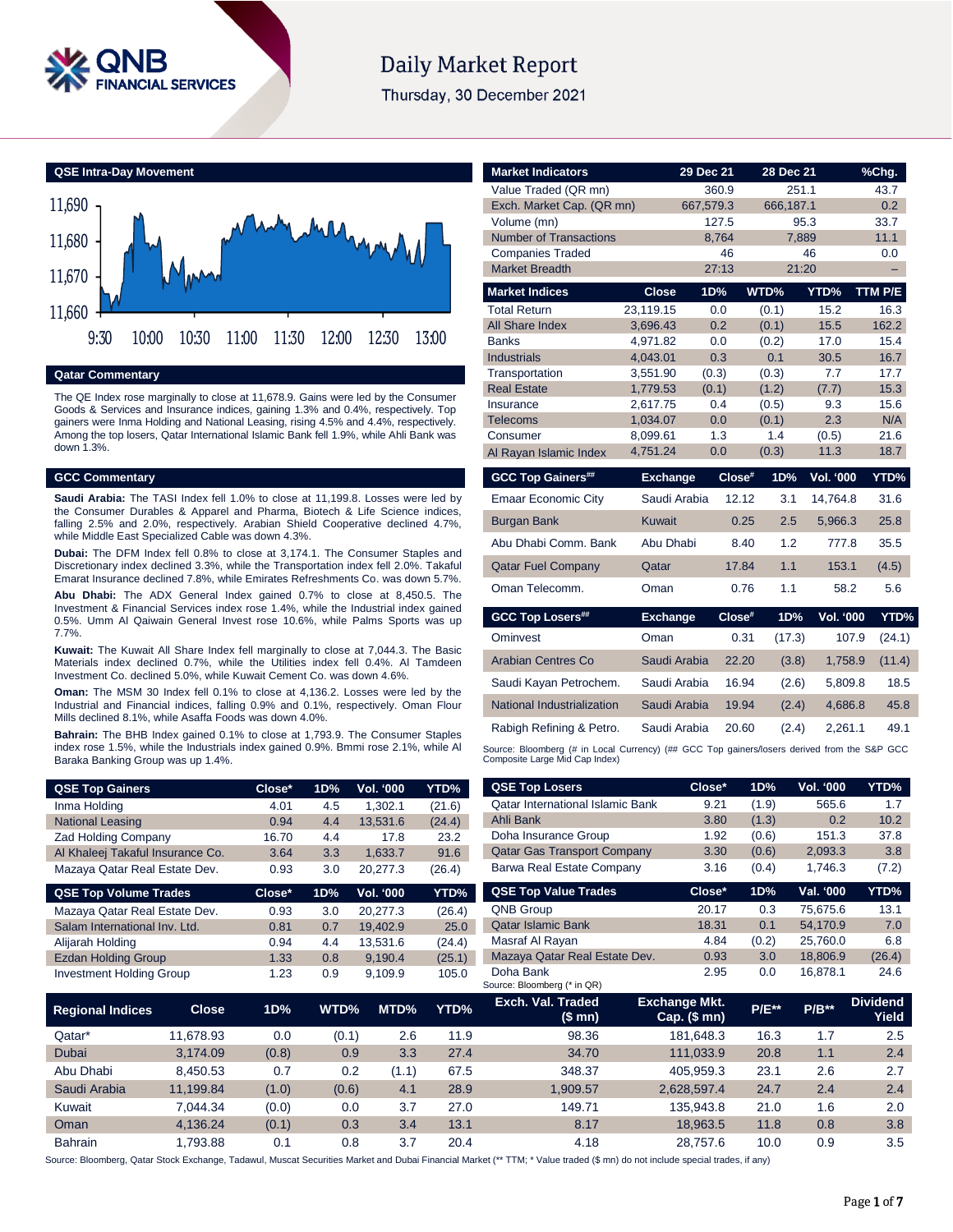## **Qatar Market Commentary**

- The QE Index rose marginally to close at 11,678.9. The Consumer Goods & Services and Insurance indices led the gains. The index rose on the back of buying support from GCC, Arab and foreign shareholders despite selling pressure from Qatari shareholders.
- Inma Holding and National Leasing were the top gainers, rising 4.5% and 4.4%, respectively. Among the top losers, Qatar International Islamic Bank fell 1.9%, while Ahli Bank was down 1.3%.
- Volume of shares traded on Wednesday rose by 33.7% to 127.5mn from 95.3mn on Tuesday. Further, as compared to the 30-day moving average of 118.5mn, volume for the day was 7.6% higher. Mazaya Qatar Real Estate Dev. and Salam International Inv. Ltd. were the most active stocks, contributing 15.9% and 15.2% to the total volume, respectively.

| <b>Overall Activity</b>        | Buy $\%^*$ | Sell %*  | Net (QR)          |
|--------------------------------|------------|----------|-------------------|
| Qatari Individuals             | 30.72%     | 37.10%   | (23,033,301.6)    |
| <b>Qatari Institutions</b>     | 19.78%     | 41.19%   | (77, 273, 522.0)  |
| Qatari                         | 50.49%     | 78.29%   | (100, 306, 823.6) |
| <b>GCC Individuals</b>         | 0.32%      | 0.41%    | (314, 522.6)      |
| <b>GCC</b> Institutions        | 1.37%      | 0.22%    | 4,150,194.8       |
| <b>GCC</b>                     | 1.69%      | 0.63%    | 3,835,672.2       |
| Arab Individuals               | 10.38%     | 10.04%   | 1,196,236.9       |
| <b>Arab Institutions</b>       | $0.00\%$   | $0.00\%$ |                   |
| Arab                           | 10.38%     | 10.04%   | 1,196,236.9       |
| <b>Foreigners Individuals</b>  | 4.14%      | 2.61%    | 5,509,705.9       |
| <b>Foreigners Institutions</b> | 33.30%     | 8.43%    | 89,765,208.5      |
| <b>Foreigners</b>              | 37.44%     | 11.04%   | 95,274,914.5      |

Source: Qatar Stock Exchange (\*as a % of traded value)

# **Global Economic Data and Earnings Calendar**

#### **Global Economic Data**

| <b>Date</b> | <b>Market</b> | Source                | Indicator                     | Period | Actual   | Consensus | <b>Previous</b> |
|-------------|---------------|-----------------------|-------------------------------|--------|----------|-----------|-----------------|
| $12 - 29$   | US            | U.S. Census Bureau    | Wholesale Inventories MoM     | Nov    | .20%     | .50%      | $2.50\%$        |
| $12 - 29$   | <b>US</b>     | U.S. Census Bureau    | <b>Retail Inventories MoM</b> | Nov    | $2.00\%$ | 0.50%     | $0.30\%$        |
| 12-29       | EL.           | European Central Bank | M3 Money Supply YoY           | Nov    | 7.30%    | 7.60%     | 7.70%           |

Source: Bloomberg (s.a. = seasonally adjusted; n.s.a. = non-seasonally adjusted; w.d.a. = working day adjusted)

### **Earnings Calendar**

| <b>Tickers</b> | Company Name | Date of reporting 4Q2021 results | No. of days remaining | Status |
|----------------|--------------|----------------------------------|-----------------------|--------|
| <b>QNBK</b>    | QNB Group    | 11-Jan-22                        |                       | Due    |
| <b>ABQK</b>    | Ahli Bank    | 13-Jan-22                        |                       | Due    |

Source: QSE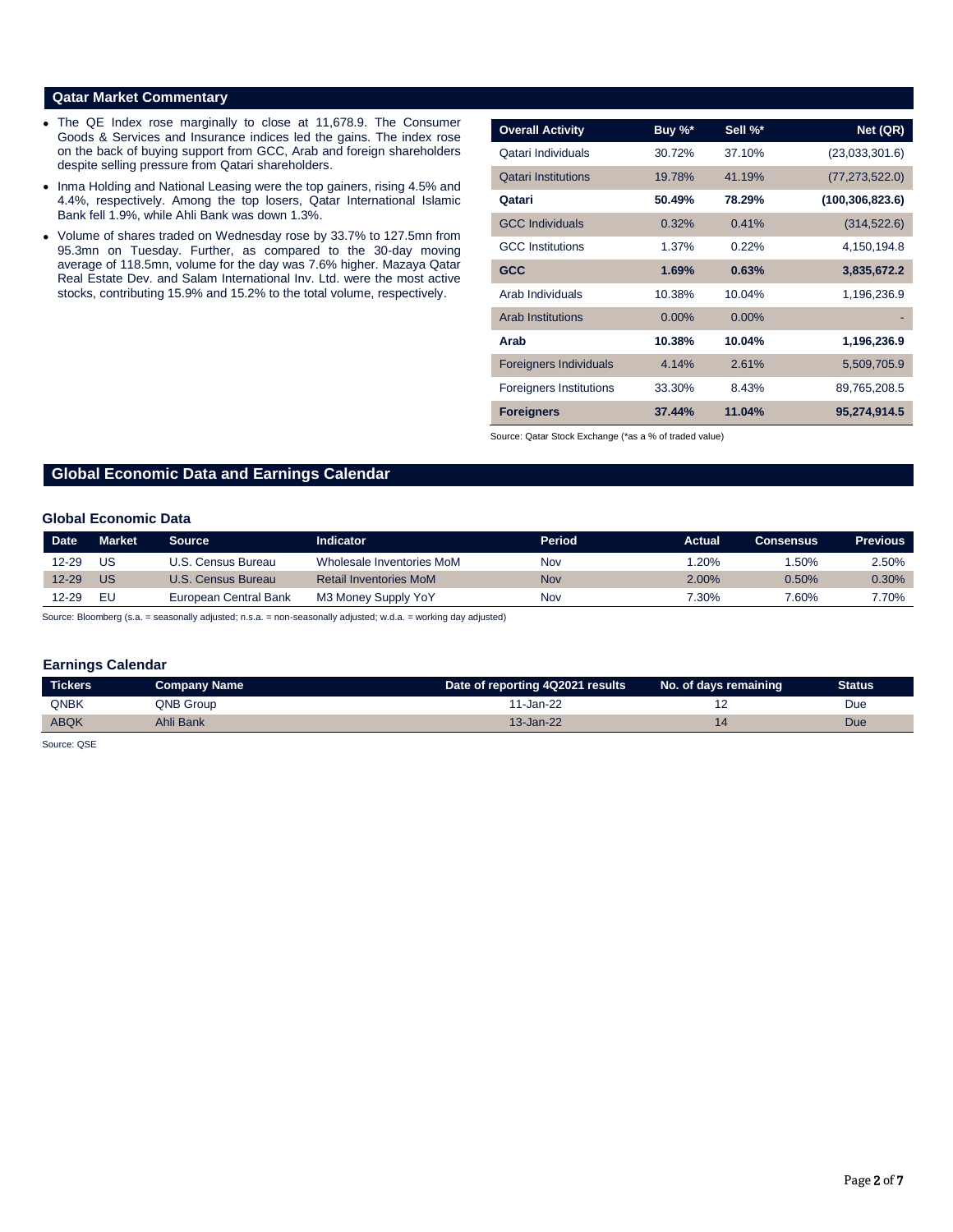# **News**

- **Qatar**
- **QCB: Qatar exchange houses' foreign currency purchase, sale moderates in 2020 –** Purchase and sale of foreign currencies by Qatar's exchange houses further moderated during 2020, Qatar Central Bank said and noted the "decline in remittances" contributed to the moderation in sales and purchases of foreign currencies last year. "In view of the balance between sales and purchase, the demand of foreign currencies of the exchange houses from the banks is expected to remain low. This is reflected in the low level of dues of exchange houses to the banks," QCB said in its latest Financial Stability Review. In Qatar, outgoing remittances through exchange houses in Qatar dipped in 2020 under the twin impact of pandemic and fall in oil prices combined with increased spending within the domestic economy. As in the previous year, the decline was spread across all major regions. The share of funds to Asia continued to dominate and increased during the year. Remittances to the top five countries also moderated but relatively slowly as compared to other countries resulting in modest increase in their share. Under the current circumstances and due to customers shift to use e-banking services through smart phone applications and websites, and in view of the noticeable increase of piracy and cyber fraud attempts, exchange houses were asked to take the necessary security measures to protect network and banking services systems infrastructure. "All were advised that prior authorization from QCB is now required for import or export of foreign currencies as well as Qatari riyal," QCB said. (Gulf-Times.com)
- **Qatar 2021: Economy pulls off a remarkable feat despite incredible headwinds –** Despite the repercussion of the COVID-19 pandemic, which continued to threaten the world's economies during 2021, the Qatari economy recorded a remarkable positive performance at various levels due to rational policies, a flexible economic approach to crisis management, and forward-looking plans, which enhanced Qatar's ability to quickly recover and adapt to changes, ensure business continuity and complete vital projects in the infrastructure sector and other sectors. It was not surprising that Qatar ranked first in the Gulf region in COVID Economic Recovery Index, scoring four points, according to the global economic magazine 'MEED' published last August. The index confirmed that Doha is the holder of the highest score in the economic recovery index, as its revenues depend mainly on natural gas, not oil, making its financial position more robust. This economic and financial performance was reflected in the reports of credit rating institutions, as the country maintained its high rank in credit ratings and a stable future outlook for its economy, based on its financial position, which provided it with protection from potential risks, as well as the continuous development of the energy sector. In its latest reports, the World Bank also expected that the Qatari economy would grow by 3% in 2021 and accelerate its pace by 4.1% in 2022 and 4.5% in 2023 after absorbing the shocks caused by the pandemic and returning again to the growth trend. The quarterly figures indicate that the country's GDP achieved remarkable growth in the 2nd quarter of 2021 at a rate of 5.4%, QR156.3bn, compared to QR148.3bn in the 1st quarter. The contribution of the oil and gas sector accounted for 36.8%, a growth of 11%, while the total non-oil sectors accounted for 63.2%, with a growth rate of 2.4%. The industrial sector, which is one the main forces of development, witnessed remarkable growth after its contribution to the GDP increased from 7.3% in 2020 to 8.7% in the first half of 2021, to occupy the fourth place as the highest contributing activity to the country's economy during the current year. This reflects the efficacy of the measures taken by the

State that supported the growth of various vital economic sectors in light of the steady steps towards achieving economic diversification in accordance with the determinants of the National Development Strategy and Qatar National Strategy for Manufacturing Industry 2018-2022. In another indicator that reflects the positive movement of the economy, Qatar's trade balance during the 3rd quarter of 2021 achieved a surplus of QR57.8bn compared to the third quarter of 2020, when it reached QR19.6bn. The total value of Qatari exports (including exports of local goods and re-exports) during the mentioned period amounted to 82.6 billion riyals, an increase of QR41.5bn, or 101.0%, compared to the same period last year, which recorded total exports of QR41.1bn, and an increase of QR11.7bn, or 16.5%, compared to the second quarter of this year. The value of Qatari imports during the mentioned period amounted to QR24.8bn, an increase of QR3.3bn or 15.3% compared to the third quarter of 2020, which amounted to QR21.5bn, and a slight decrease from the second quarter of this year. (Qatar Tribune)

- **Major infrastructure projects completed in 2021 –** The State of Qatar completed its various major projects in the field of infrastructure in 2021, according to plans and strategies. Infrastructure projects, the development of citizens' lands, and public services development projects, including health and education, received priority spending, and the cost was estimated at over QR72bn.Among the most important infrastructure projects in 2021 is the opening of the Sabah Al Ahmad Corridor, which represents an important addition to the road transport network in Qatar and a major link between the south and north of the country through the city of Doha. All roads were also opened to traffic, as part of the fourth package of the Roads and Infra-structure Development Project in the Industrial Area in Doha, in addition to the opening of the seventh bridge at Umm Lekhba Interchange (Landmark), the second highest bridge in Qatar with a length of one kilometer within the works of the Sabah Al Ahmad Corridor project, and other similar projects.These projects were implemented within the framework of providing an integrated infrastructure, advanced road network and service facilities throughout the country to serve the citizens and expatriates in a better way. (Peninsula Qatar)
- **Qatar's PPI rises 100.2% in November –** Qatar's Producer Price Index (PPI) for November 2021 is estimated at 93.9 points showing an increase of 5% when compared to October 2021 and a rise of 100.2% YoY when compared to the PPI of November 2020. Planning and Statistics Authority (PSA) has released the Monthly Producer Price Index (PPI) of the Industrial sector for November 2021 with the base year 2013. The PPI of November 2021 for the mining sector showed an increase by 3.9% when compared with the PPI of October 2021, primarily due to the price increase of 'Crude Petroleum and Natural Gas' by 3.9%, and 0.2% in 'Stone, Sand and Clay'. PPI of November 2021, when compared with its counterpart in the previous year, there was an increase of 113.5%. In the manufacturing sector, an increase of 7.3% has been recorded in November 2021, when compared with the previous month's manufacturing index of October 2021. The prices increase is seen in 'Basic Chemicals' by 13.5%, followed by 'Refined Petroleum Products' by 6.1%, 'Basic Metals' by 3.7%, 'Rubber and Plastics products' by 1.1%, 'Juices' by 0.8%, 'Grain mill and Other Products' by 0.3%, and 'Cement and Other Non-Metallic products' by 0.2%. However, the decreasing prices are noticed in 'Other Chemical Products and Fibers' by 8.6%, 'Dairy Products' and 'Beverages' by 0.1%. No change was noticed in 'Paper and Paper products'. Compared with the index of counterpart in the previous year, 'Manufacturing' PPI of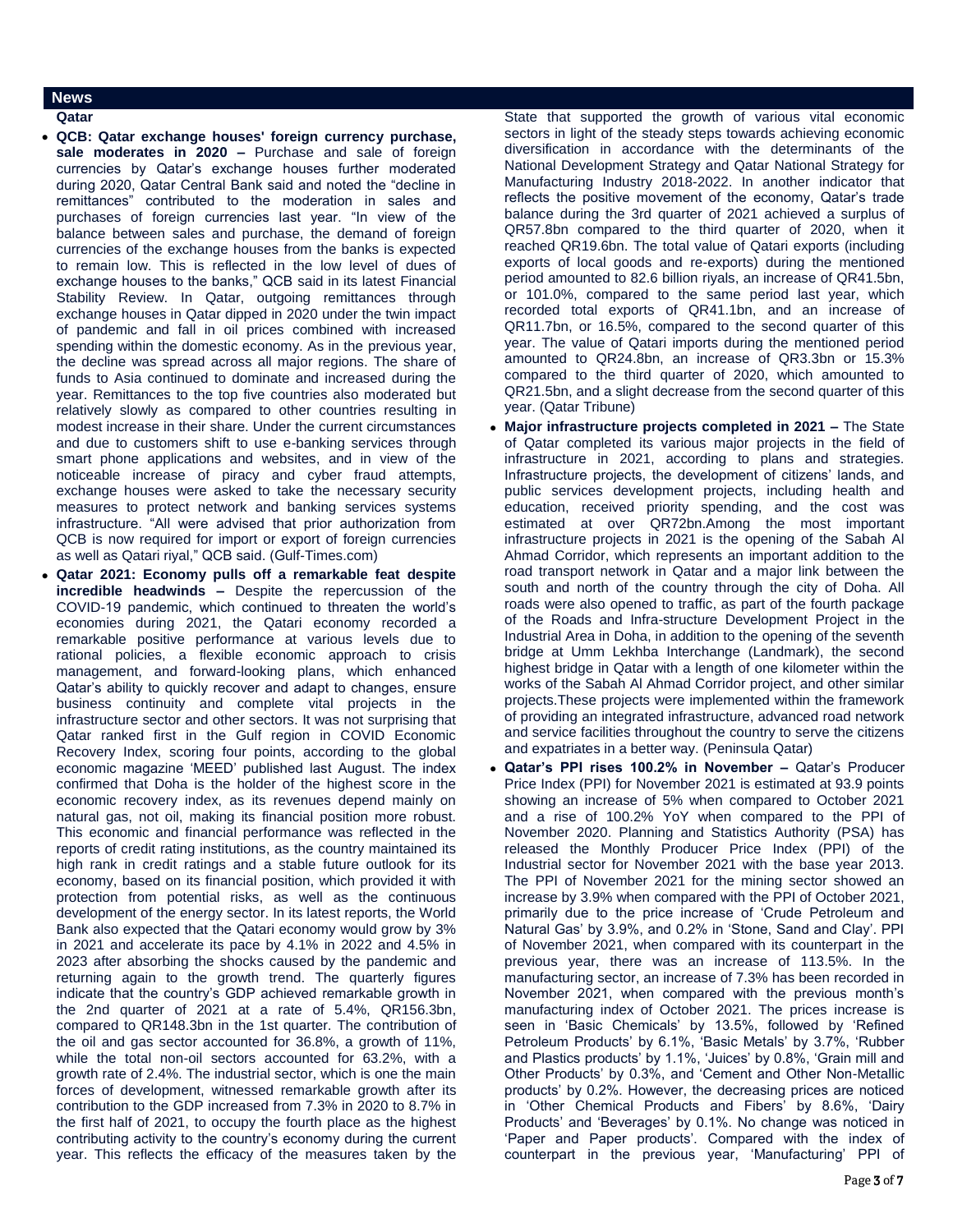November 2021 showed an increase of 78.3%. The major groups which explain this price increase are 'Basic Chemicals' by 134.1%, followed by 'Refined Petroleum Products' by 77.3%, 'Basic Metals' by 40%, 'Rubber and Plastics Products' by 14.1%, 'Paper and Paper Products' by 11.4%, 'Cement and Other Non-Metallic Products' by 3.3%, and 'Grain Mill and Other Products' by 1.4%. However, prices fall in 'Other Chemical Products and Fibers' by 2.9%, 'Beverages' by 2.1%, 'Juices' by 0.5%, and 'Dairy Products' by 0.2%. In the Electricity and Water sector, the PPI of this group showed an increase of 7.4% compared to October 2021, resulting from prices rise in 'Electricity' by 11.2%, and 'Water' by 3.8%. When compared the PPI of November 2021, to the PPI of November 2020 Y-o-Y, showed an increase of 14.1%, affected by prices rise in 'Water' by 18.2%, and in 'Electricity' by 10.2%. (Qatar Tribune)

- **Private sector stages strong recovery in 2021 –** Qatar's economy has registered a strong recovery during 2021. The latest PMI data of the Qatar Financial Center showed a record improvement in the commercial activity of non-energy private sector companies in October 2021, as they recorded an increase for the fifth month in a row, by about 62.2 points, from 60.6 points in September of the same year. The record rise in the overall commercial activity growth rate indicates strong growth rates in all four major sectors, namely services, retail and wholesale, manufacturing and construction. In a related context, a report by the Qatar Chamber showed that the value of private sector exports, until the end of the 3rd quarter of this year, amounted to about QR20.9bn, compared to QR11.1bn for the same period last year, achieving a record increase of more than 88%. Last September, exports recorded a record rise of about QR4.98bn, an increase of more than 350% on an annual basis compared to the same month of the year 2020, when they recorded about QR1.09bn. Exports also increased by 164% on a monthly basis compared to last August, in which the value of exports amounted to QR1.89bn.According to the data, the level of exports, at a value of about QR1.95bn at the time, increased by 155%, and increased, by a large percentage of more than 771%, from the lowest level reached by exports and that was in April of the year 2020 that witnessed the implementation of precautionary measures, which amounted to about QR572m only. In 2022, the budget of expenditures in Qatar will be QR204.3bn, while the total estimates of revenues in the budget (fiscal year 2022), amounted to QR196bn, which represents an increase of 22.4% compared to the estimates of the 2021 budget, while the new budget estimates the deficit of about QR8.3bn and QR17.8bn have been allocated to the education sector, or 8.7% of total expenditures, and QR20bn have been allocated to the health sector, representing 9.8% of total expenditures. (Peninsula Qatar)
- **Energy crisis: Britain leans on gas shipments from Qatar to ease supply squeeze –** Britain has tapped Qatar as an informal natural gas supplier of last resort in the face of soaring gas prices across Europe, The Independent has learnt, after a visit to the gulf nation by foreign secretary Liz Truss. Pressure to ensure gas supply has mounted amid record prices across the EU and in Britain. Pandemic production disruption, lack of UK storage capacity and slimmer stores in major EU economies have left many countries scrambling to top up supplies of natural gas this winter. Energy suppliers this week described gas prices as a "national crisis" and industry estimates suggest that consumers could face a doubling of energy bills when the price cap is reviewed in April next year. The business secretary, along with Ofgem and energy suppliers, were set to continue crisis talks this week after failing to reach a solution. (Bloomberg)
- **Real Estate trade volume exceeds QR146mn in one week –** The volume of real estate trading in sales contracts at the

Department of Real Estate Registration at the Ministry of Justice during the period from December 19 to December 23, 2021, reached QR146.687mn. The weekly bulletin issued by the Department showed that the list of real estate properties traded for sale has included vacant lands, houses, multi-purpose vacant lands. Sales were concentrated in Umm Slal, Al Rayyan, Al Shamal, Al Khor and Al Dakhira, Doha, Al Daayen, Al Wakrah municipalities. In the previous weekly bulletin of the real estate trading volume for the period from December 12 to December 16, 2021, the trading volume amounted to QR466.888mn. According to professional opinion by various real estate players in Qatar , the ongoing revival in demand for both short-term and long-term housing will help stabilize property prices in 2022-23 in the country. In addition, Qatar's economy is expected to grow by an avg 3.2% annually between 2022 and 2030. (Qatar Tribune)

- **14% rise in operations volume at Hamad Port –** Hamad Port recorded many internal and external achievements during the year 2021. The first and second phases of the project to develop the second container terminal in the port were completed. The initial operation, which began in December 2020, provided that the full operation of the two phases will be completed before the end of 2022. The third and fourth phases of the terminal will also be developed later to increase the port's capacity per the requirements of the local market. The volume of operations at Hamad Port witnessed an increase of 14 %, from 1,136,450 in 2020 to 1,291,235 in 2021. Qatar Civil Aviation Authority (QCAA) continues to work on implementing its plans and reaching its goals, the most prominent of which was winning the membership of the Executive Council of the Arab Civil Aviation Organization. It also signed the comprehensive air transport agreement with the EU, updated the terms of several air services agreements, and signed new memoranda and agreements with other countries, which enhances the national carrier's network, given that it is the fastest-growing airline in the world. (Peninsula Qatar)
- **Lusail Tram preview on January 1 –** Qatar Railways Company (Qatar Rail) has announced that the Lusail Tram preview service will start on January 1, 2022 in Lusail City. "We urge all road users and pedestrians in the area to abide by traffic signals on the roads to ensure safety for all," Qatar Rail tweeted yesterday. Qatar Rail noted that metroexpress bookings can be made to/from the following Lusail Tram stations: Energy City South, Esplanade, Yacht Club, Marina Promenade, and Marina from January 1, 2022. However, metroexpress bookings between Legtaifiya Station and the Lusail area will be discontinued from January 8, 2022. The existing Travel Card can be used on both the Lusail Tram and the Doha Metro with no additional costs but passengers "must always remember to tap in and tap out using the validator on board the tram to avoid extra charges". (Gulf-Times.com)

### **International**

 **US goods trade gap hits record; pending home sales slip –** The US trade deficit in goods mushroomed to the widest ever in November as imports of consumer goods shot to a record ahead of the second straight COVID-distorted holiday shopping season along with industrial supplies, while exports slipped after a historic gain a month earlier. The goods trade gap reported Wednesday by the Commerce Department is likely to remain historically high as long as the coronavirus pandemic continues, economists said. The emergence of the fast-spreading Omicron variant of COVID-19 that has driven US and global caseloads to a record this week may exacerbate it further in the near term if it limits American consumers' spending on services and restokes demand for imported goods. Omicron also stands as a downside risk in the housing market. A reading of pending home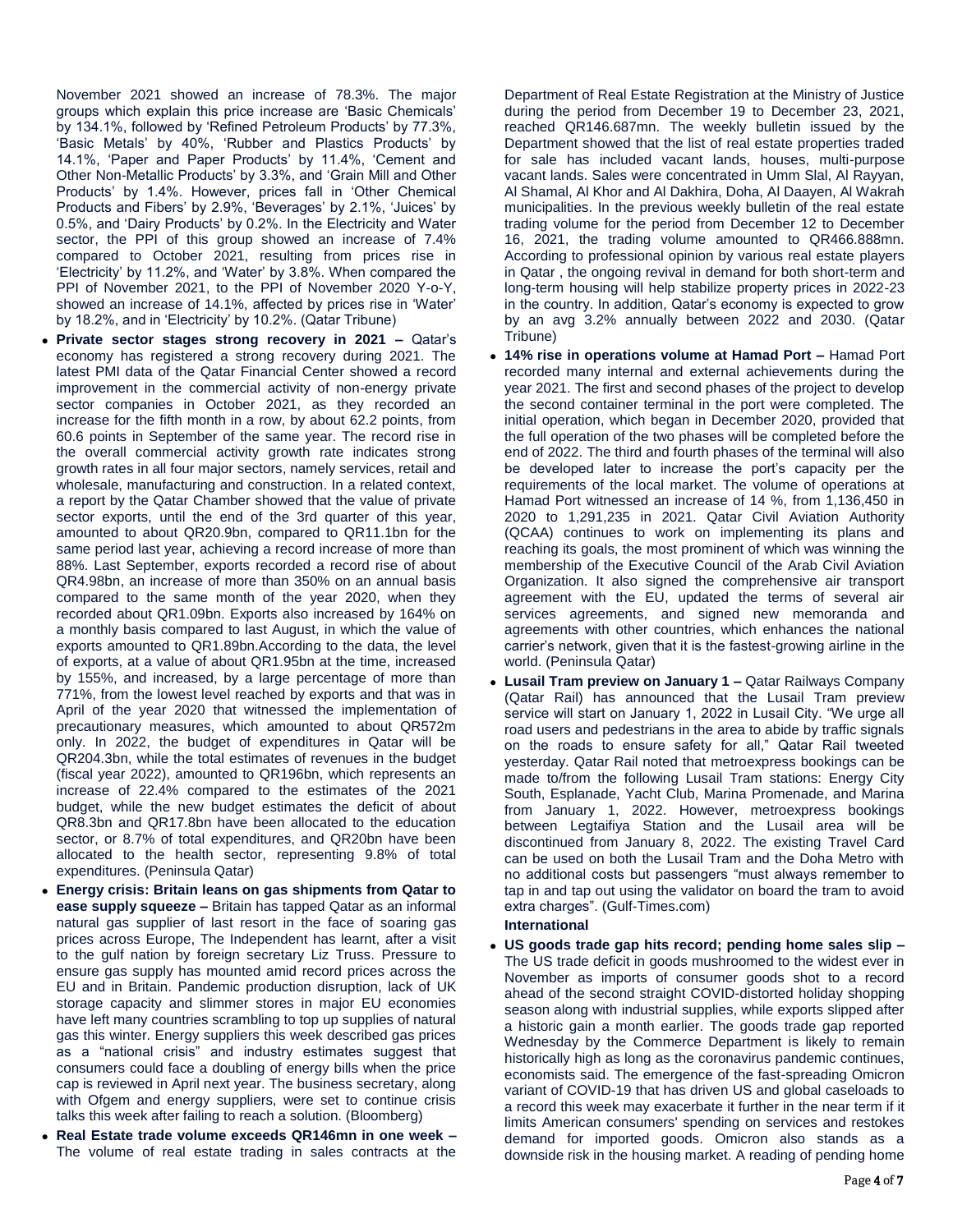sales also out Wednesday showed an unexpected drop in November, and while that data largely predated Omicron's ascendance in the US, the highly contagious new variant could further limit home sales in the near term, the National Association of Realtors (NAR) said. The goods trade deficit widened last month by 17.5% to \$97.8bn from \$83.2bn in October, Census Bureau data showed. That exceeds the previous record deficit set in September of \$97bn and may damp optimism that trade might finally add to US economic growth this quarter for the first time in more than a year. Imports rose by 4.7% with industrial supplies leading the way with an increase of \$5.7bn to \$63.2bn, followed by consumer goods rising by \$2.9bn to just shy of \$67bn as retailers rushed to fill store shelves ahead of Christmas. Both were record highs. "The emergence of the Omicron variant may further ignite demand for imported goods if services activity is restricted" in the first quarter of 2022, Nancy Vanden Houten, lead economist at Oxford Economics, wrote after Wednesday's report. Goods exports, meanwhile, declined 2.1%, with weakness across the board outside of a 4.3% increase in food exports. The drop was led by declines of \$1.4bn in industrial supplies in and \$1.3bn in capital goods. (Reuters)

- **Brazil's central government posts higher-than-expected budget surplus –** Brazil's central government reported a primary budget surplus of 3.872bn Reais (\$680mn) in November, the Treasury said on Wednesday, above a Reuters survey of analysts, which forecasted a surplus of 1.1bn reais. That was the largest November budget surplus since 2013, when the government posted a surplus that would today come to 45.559bn reais when adjusted for inflation. Revenue during the period rose 4.4% from the same month a year ago to 130.863bn Reais. That figure was buoyed by a significant increase in income tax revenue and taxes on credit transactions. Central government expenditures, meanwhile, fell 12.7% to 126.991bn Reais, thanks largely to a decrease in costs associated with dealing with the COVID-19 pandemic. (Reuters)
- **Russian 2021 inflation accelerates to 8.39%, preliminary data shows –** Consumer inflation in Russia accelerated to 8.39% in 2021 despite seven interest rate hikes by the central bank, up from 4.91% in 2020, preliminary data from the statistics service Rosstat showed on Wednesday. Inflation, which is hovering near its highest levels since early 2016, has become an acute problem for Russia, denting living standards and prompting President Vladimir Putin to call for preemptive measures. The increase in the consumer price index in 2021 came above analysts' expectations for a rise of 8.2% in a Reuters poll carried out in late December. The central bank, which targets inflation at 4%, had to revise its inflation forecasts higher during the year but kept saying that the pace of annual consumer price growth would near the target in 2022. The bank is expected to raise rates again, from 8.5%, in the first quarter of 2022, according to the Reuters monthly poll. In the week to December 27, the consumer price index rose 0.26%, Rosstat said. Rosstat said it would publish the final inflation reading on January 12. (Reuters)

# **Regional**

 **Saudi Central Bank's assets go up by 2% in November to hit SR1.89tn –** Saudi Central Bank's total assets went up by 2.2% in November from a month ago to hit SR1.89tn, it said in its monthly report. Deposits with banks abroad was the main driver of this change as it rose by 19.9% to stand at SR324.1bn by the end of November. Net foreign assets held by SAMA increased – MoM – by 3.2% to hit SR1.68tn in November, the bank said. Meanwhile, the central bank's investments in foreign securities were little changed, edging down by 0.1% to reach SR1.14tn. (Zawya)

- **King Salman: Saudi is keen to continue working with OPEC+ –** Saudi Arabia affirms that the stability and balance of the oil market is one of the pillars of its energy strategy, due to its belief that oil is an important element to support the global economy growth, Saudi Arabia's King Salman bin Abdulaziz said in a speech published by state-run SPA. The kingdom is keen to continue working with the OPEC+ agreement for its essential role in stabilizing the oil markets, King Salman said, adding that Saudi Arabia also stresses the importance of all participating countries commitments to the agreement, SPA said. (Bloomberg)
- **Saudi Central Bank approves Gulf Union Al Ahlia's capital raise to SR458.9mn –** The Saudi Central Bank (SAMA) has approved the capital increase of Gulf Union Al Ahlia Cooperative Insurance to SR458.9mn. The company announced to the Saudi Stock Exchange (Tadawul) that it had received a letter which included approval from SAMU to increase its capital from SR229.4mn by offering a rights issue. (Zawya)
- **Oil drives Saudi Arabia's 3Q current account surplus up 149% –** Oil exports helped increase Saudi Arabia's current account surplus by 148.7% in the three-month period ending in September, the Saudi Central Bank said in a report. This signaled a reversal of a \$0.7bn deficit in the same period last year, with the surplus now standing at \$21.7bn. The upswing in the current account balance was attributed to a strengthening surplus in the goods balance which reached \$37.9bn in the third quarter, up from \$28.9bn in the previous one. (Zawya)
- **Saudi Arabia's Knowledge Economic City promotes Almubarak to CEO –** The Knowledge Economic City Company Board of Directors appointed on Dec. 28 Mohammad Abdulhameed Almubarak as Chief Executive Officer for the company, to be effective as of January 1, 2022, according to a bourse filing. Almubarak joined KEC as Chief Investment Officer in 2019 and was appointed as Acting CEO on October 1, 2021, as per the company's announcement on Tadawul on September 28, 2021. (Zawya)
- **Saudi Arabia may set deep crude price cuts for Asia in February –** Top oil exporter Saudi Arabia may implement deep price cuts for the crude it sells to Asia in February after Middle East benchmarks and spot prices slumped this month, industry sources said. The producer is expected to cut official selling prices (OSPs) of all grades by more than \$1 in February from the previous month, dropping prices back to their lowest levels in three to four months, a Reuters survey of seven crude buyers showed. (Reuters)
- **Saudi banks' credit to the private sector goes up by \$3.4bn –** Saudi commercial banks' credit to the private sector rose by SR12.7bn (\$3.4bn) in November when compared to the previous month, Saudi Central Bank data showed. In percentage terms, however, the increase was a marginal 0.6%. Additionally, financing provided by banks to government and quasi-government institutions was SR21.9bn, or 4%, higher in November. Saudi commercial banks' holdings of net foreign assets were down by 0.17%, reaching SR47.8bn. (Zawya)
- **Dur Hospitality signs \$22mn contract for luxury villas in Riyadh –** Saudi-based developer Dur Hospitality Company has announced an SR82.5mn (\$22mn) contract with Al Murshid Contracting Group Co to build 75 luxury villas in Riyadh. The company said in a statement to the Saudi Stock Exchange (Tadawul) that the 30,000 sq.m development in King Khalid Road will take place over 18 months. (Zawya)
- **Solutions by STC signs 156mn riyals in contracts with STC –** Solutions by STC, also known as Arabian Internet & Telecommunications Co., signs a number of contracts to implement a centralized storage server and internet gateway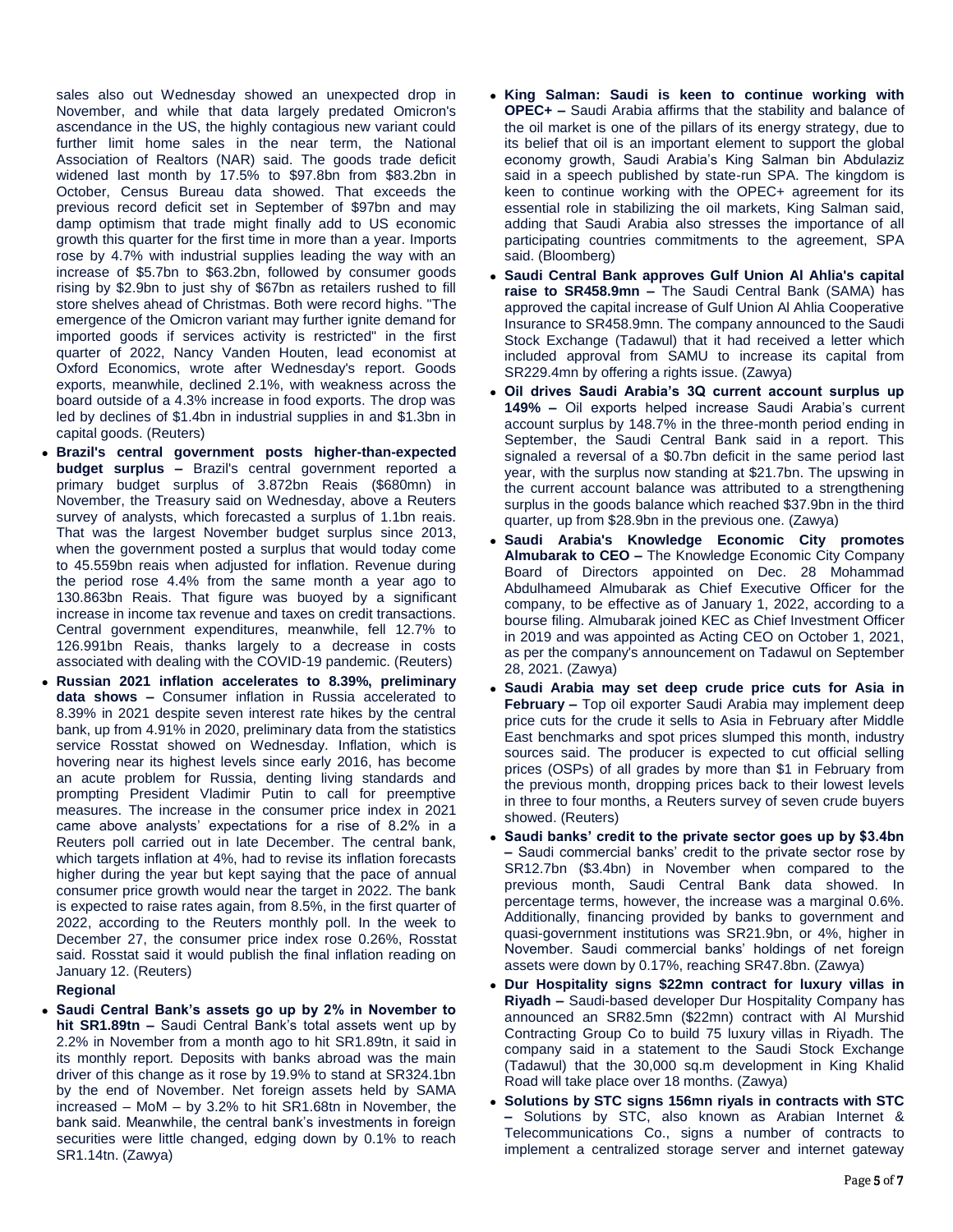through IP multi -protocol label switching in addition to network expansion. (Bloomberg)

- **Qassim Cement to hire consulting firm for solar energy project –** Qassim Cement to appoint a specialized consulting firm to define the scope of work and qualify the competitors for a solar energy project with capacity of more than 30MW. Project to be implemented at Buraydah City in Qassim region. Company won't incur any capital or operational expenditure as payment will be based on actual consumption. (Bloomberg)
- **Qassim Cement in pact to build SR152mn cement mill –** Qassim Cement signs preliminary agreement with a Chinese firm to develop a cement mill at a cost of SR152mn. Mill at Buraydah factory will have a capacity of 300 tons/hour. Project period 15 months; contracts expected to be signed before mid of January. (Bloomberg)
- **UAE's NMDC wins \$354mn contract for Shamal Development at Khalifa Port - Abu Dhabi-listed National** Marine Dredging Company (NMDC) has won an AED 1.3bn (\$354mn) contract with AD Ports Group for the engineering and construction of Shamal Development marine works at Khalifa Port. The project, which aims to cement Khalifa Port's position as a major global trade and logistics hub, will include the dredging of 16.8mn cubic meters of water, a 1.2 km quay wall and construction of approximately a 3.8 km long detached breakwater. There will also be ground improvement works for 1mn sq.m of ground, with the project scheduled for completion October 2023. (Zawya)
- **Sharjah ruler approves \$9.37bn budget for 2022 –** Sharjah's ruler Sheikh Dr Sultan bin Muhammad Al Qasimi has approved the emirate's Dh34.42bn (\$9.37bn) budget for 2022, according to a tweet by the Sharjah Government Media Bureau. Out of the total budget expenditure, 44% will be allocated to the infrastructure sector, 27% to the economic development and 21% to social development sector, the Sharjah Government Media Bureau tweeted. (Zawya)
- **Abu Dhabi-listed Multiply Group to invest \$75mn in Getty** Images - Abu Dhabi-listed holding company Multiply Group has announced an AED 275mn (\$75mn) investment in Getty Images ahead of the media company's expected listing on the New York Stock Exchange (NYSE). In a press release, the company said it was a strategic investment to create technological synergies. (Zawya)
- **Energy development Oman appoints Mubadala's Al Lamki as CEO –** Energy Development Oman, a state -backed company that controls the country's biggest oil block, has appointed Mazin Al Lamki as chief executive officer, effective from 1Q 2022, the company said on Twitter. Al Lamki is currently chief operating officer at Mubadala Petroleum. He holds a degree in mechanical engineering from the University of Manchester. He replaces Haifa Al Khaifi, who became CEO of the Omani company in January, in what was a rare appointment for a woman in a male -dominated sector in the Middle East. (Bloomberg)
- **Kuwaiti candidate has widespread support for top OPEC job, sources say -** Kuwait's candidate to lead the OPEC has widespread support from the group, with current secretary general Mohammad Barkindo not expected to seek re -election, two sources told Reuters. Haitham al -Ghais, a former Kuwaiti governor to OPEC, is the only candidate for the role of secretary general, the two sources added. OPEC is expected to elect a new secretary general at its meeting on Jan. 4, a third source said. (Reuters)